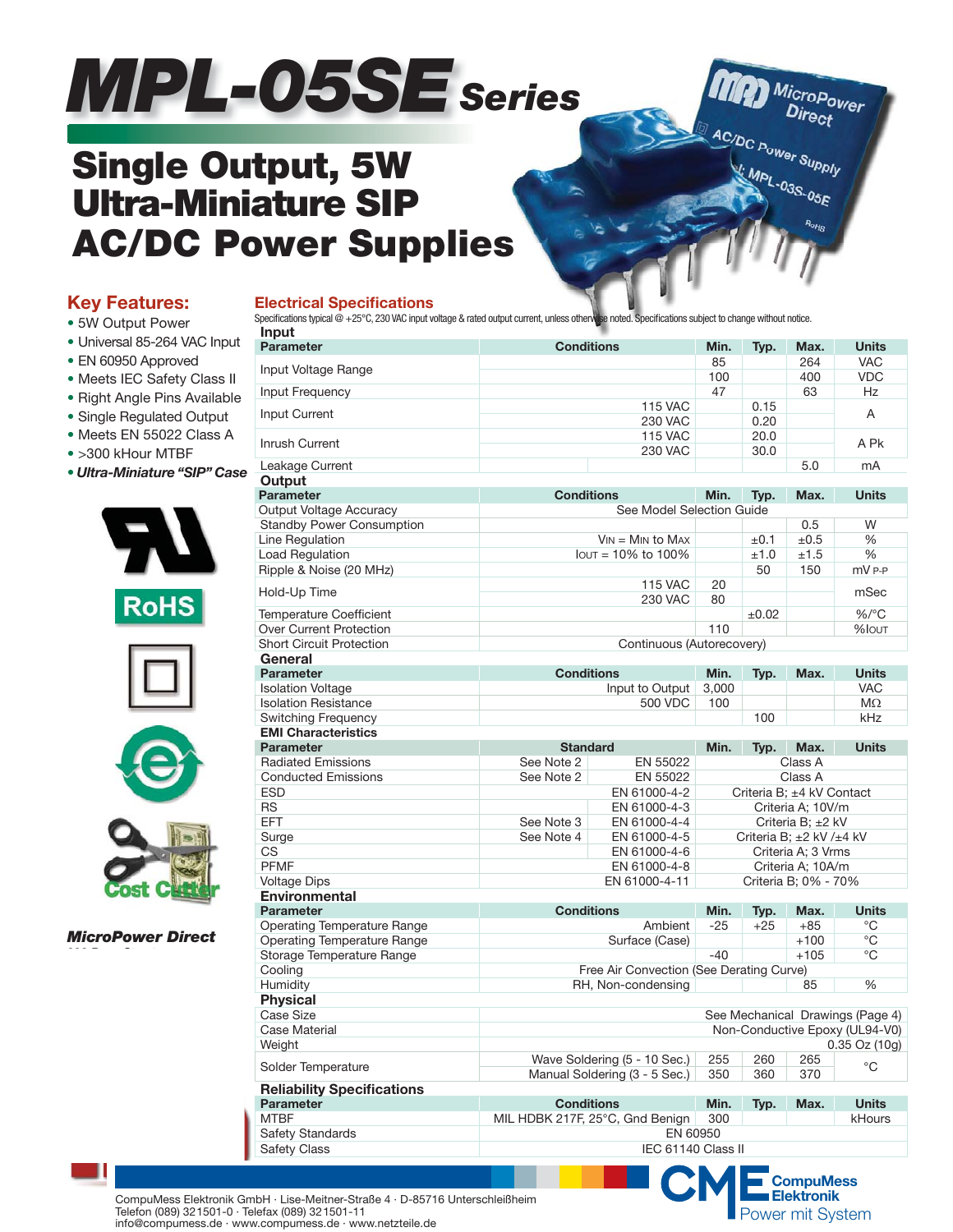#### **Model Selection Guide**

CompuMess Elektronik GmbH · Lise-Meitner-Straße 4 · D-85716 Unterschleißheim **Elektronik** Telefon (089) 321501-0 · Telefax (089) 321501-11 info@compumess.de · www.compumess.de · www.netzteile.de



**CompuMess** 

| <b>Model</b><br><b>Number</b> | Input            |                | Output                           |           | <b>Maximum</b>         | Output                            | <b>Capacitive</b><br>Load | <b>Efficiency</b><br>$(\%$ , Typ) | <b>Fuse Rating</b><br><b>Slow-Blow</b> |  |
|-------------------------------|------------------|----------------|----------------------------------|-----------|------------------------|-----------------------------------|---------------------------|-----------------------------------|----------------------------------------|--|
|                               | Current (A Max.) |                | <b>Voltage</b><br><b>Current</b> |           | Output<br><b>Power</b> | <b>Voltage</b><br><b>Accuracy</b> |                           |                                   |                                        |  |
|                               | <b>115 VAC</b>   | <b>230 VAC</b> | (VDC)                            | (mA Max.) | (W)                    | (%)                               | $(\mu$ F, Max $)$         |                                   |                                        |  |
| MPL-05S-03E(F)                | 0.20             | 0.10           | 3.3                              | 1.000     | 3.30                   | ±3.0                              | 2.200                     | 65                                | 1.0A/250 VAC                           |  |
| MPL-05S-05E(F)                | 0.20             | 0.10           | 5.0                              | 1.000     | 5.00                   | ±2.0                              | 1.500                     | 70                                | 1.0A/250 VAC                           |  |
| MPL-05S-09E(F)                | 0.20             | 0.10           | 9.0                              | 560       | 5.00                   | ±2.0                              | 680                       | 72                                | 1.0A/250 VAC                           |  |
| MPL-05S-12E(F)                | 0.20             | 0.10           | 12.0                             | 420       | 5.00                   | ±2.0                              | 470                       | 74                                | 1.0A/250 VAC                           |  |
| MPL-05S-15E(F)                | 0.20             | 0.10           | 15.0                             | 340       | 5.00                   | ±2.0                              | 330                       | 75                                | 1.0A/250 VAC                           |  |
| MPL-05S-24E(F)                | 0.20             | 0.10           | 24.0                             | 210       | 5.00                   | ±2.0                              | 100                       | 75                                | 1.0A/250 VAC                           |  |

#### **Notes:**

1. Operation at no load will not damage the units, however, they may not meet all specifications.

2. The External capacitors (C1 & C3) shown in the typical connection diagrams on page 3 are required to meet specified operation.<br>3. All units will meet EN 55022 (CE/RE) class A with the input circuit shown in the "Typical

3. All units will meet EN 55022 (CE/RE) class A with the input circuit shown in the "Typical Connection 1" diagram on page 3. The **MPL05SE** will meet class B with the additional fi ltering shown in the

"Typical Connection 2" diagram on page 3. **MPD** offers fi lter modules that will save on board space and make the input fi lter design easier. Contact the factory for more information.

3. To meet the requirements of EN 61000-4-3, (10V/m) external fi ltering (as shown in the "Typical Connection 2" diagram on page 3) is required. This fi ltering may be added discretely, or by using a filter module from **MPD**. Contact the factory for more information.

4. All units will meet EN 61000-4-4 (±2 kV) with the input circuit shown in the "Typical Connection 1" diagram on page 3. To meet the requirements of EN 61000-4-4 (±4 kV), external components as shown in the "Typical Connection 2" diagram on page 3) are required. This filtering may be added discretely, or by using a filter module from MPD. Contact the factory for more information.<br>5. All units will meet the req

a filter module from **MPD**. Contact the factory for more information.

6. All units will meet the requirements of EN 61000-4-6 (3V rms), with the input circuit shown in the "Typical Connection 2" diagram on page 3. This filtering may be added discretely, or by using a filter module from **MPD**. Contact the factory for more information.

7. It is recommended that a fuse be used on the input of a power supply for protection. For the **MPL-03SE(F)** series, a 1.0A/250 VAC slow blow should be used.<br>8. The MPL-05SE(F) is available with the pins factory set to a

The MPL-05SE(F) is available with the pins factory set to a 90° angle (see mechanical diagrams on page 4). To order units with this modification, add an "F" to the model number (i.e. **MPL-05S-12EF**).

#### **Derating Curve, Output Power vs Temperature**







CompuMess Elektronik GmbH · Lise-Meitner-Straße 4 · D-85716 Unterschleißheim **Elektronik Elektronik** Telefon (089) 321501-0 · Telefax (089) 321501-11 Telefon (089) 321501-0 · Telefax (089) 321501-11<br>info@compumess.de · www.compumess.de · www.netzteile.de Power mit System info@compumess.de · www.compumess.de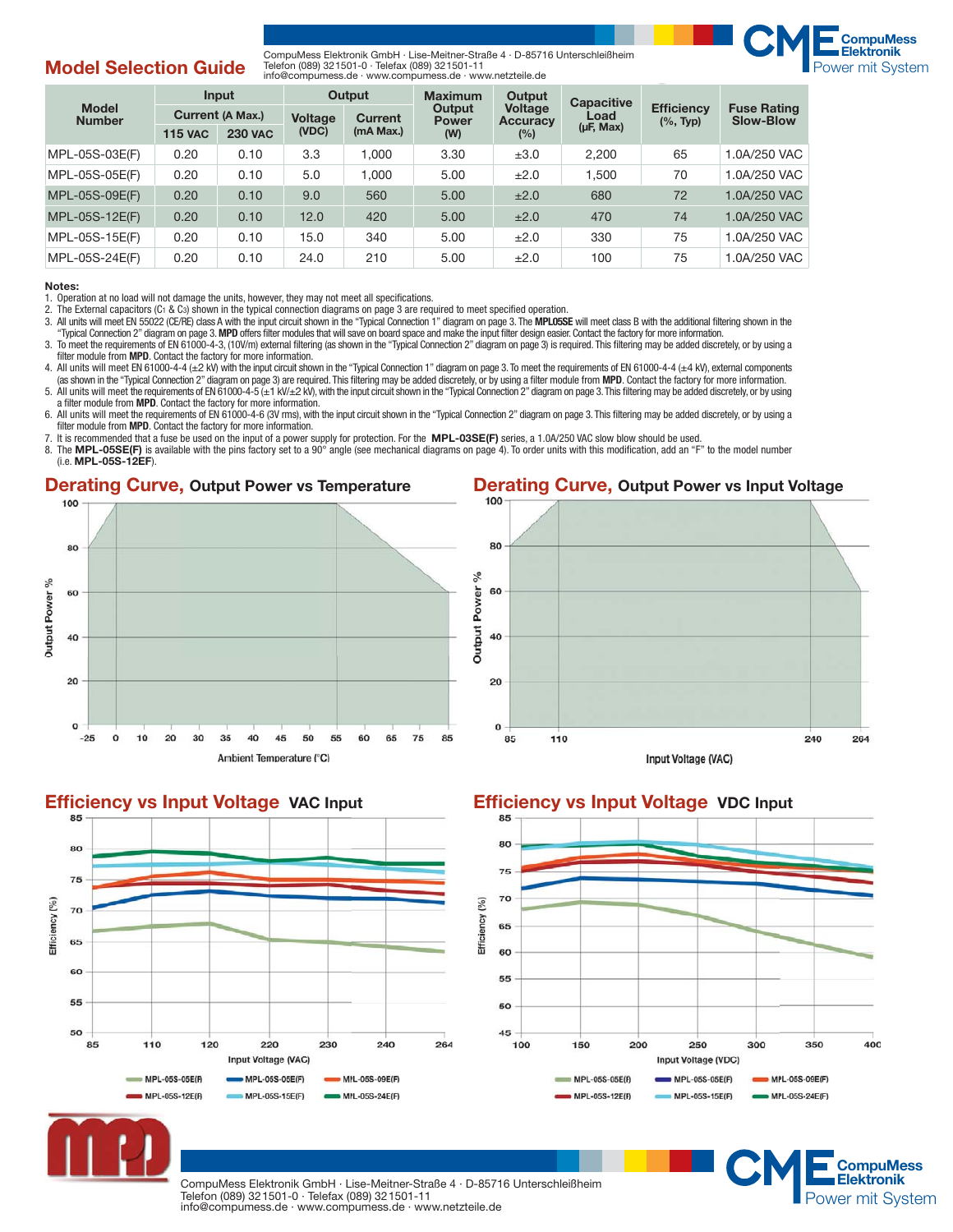

The diagram above illustrates a typical connection of the MPL-05SE series. With this connection, the unit will meet EN 55022 class A, EN 61000-4-2 (±4kV), EN61000-4-4 (±2kV), EN 61000-4-8 and EN 61000-4-11. Components C<sub>1</sub> and C<sub>3</sub> are required to meet specified operation limits. The recommended input components are a 5D-9 (NTC), 0.1<sub>/</sub>F/275 VAC (Cx) and S14K350 (MOV1). The recommended output component values are given in the table below.

#### **Typical Connection 2: With External EMC Components**



For applications that require meeting higher EMC standards, the circuit shown above is recommended. Some notes on this diagram (starting with the input circuit) are:

- 1. It is recommended that an external fuse be used. The recommended fuse is 1A/250V.
- 2. The capacitors Cx and Cyx are "safety" capacitors.
- 3. Capacitor C1 is a filter component. This capacitor is required to meet specified operation. It should be a high frequency, low ESR electrolytic capacitor. The recommended value is given in the table below.
- 5. Recommended values for components are: 4. Capacitors C<sub>2</sub> and C<sub>3</sub> are output filter components. They are required to meet specified operation. Low ESR, high frequency electrolytic capacitors should be used. The recommended values are given in the table below.
- 6. The output TVS will help protect system circuitry if power supply fails. A recommended value is given in the table below.
- 7. Capacitor C4 is ceramic. This capacitor is used to filter high frequency noise. A recommended value is given in the table below.
- 8. All of the components within the dotted lines of the input EMC circuit are included in a filter module available from **MPD**. Please contact the factory for more information.

|            | <b>External Components</b>  |                     |      |            |                              |                 |                |              |                              |                 |            |
|------------|-----------------------------|---------------------|------|------------|------------------------------|-----------------|----------------|--------------|------------------------------|-----------------|------------|
| <b>MOV</b> | <b>LCM</b>                  | $C_{X}$             | LDM  | CY2/CY3    | C <sub>1</sub><br>(Required) | CY <sub>1</sub> | C <sub>2</sub> | LOUT         | C <sub>3</sub><br>(Required) | C <sub>4</sub>  | <b>TVS</b> |
|            |                             | 0.1 $\mu$ F/275 VAC | 5 mH | nF/400 VAC | 22 µF/400V                   | InF/400 VAC     | 470 µF/10V     | $0.47 \mu$ H | 150 µF/35V                   | 0.1 $\mu$ F/50V | SMBJ7.0A   |
|            |                             |                     |      |            |                              |                 | 470 µF/16V     |              |                              |                 |            |
|            | S10k300<br>$3.5 \text{ mH}$ |                     |      |            |                              |                 | 330 µF/25V     | 1.0 $\mu$ H  |                              |                 | SMBJ12A    |
|            |                             |                     |      |            |                              |                 |                |              |                              |                 |            |
|            |                             |                     |      |            |                              |                 |                |              |                              |                 | SMBJ20A    |
|            |                             |                     |      |            |                              | 100 µF/35V      | 4.7 $\mu$ H    | 47 µF/35V    |                              | SMBJ30A         |            |
|            |                             |                     |      |            |                              |                 |                |              |                              |                 |            |

#### **Typical Board Layout: With External EMC Components**



The diagram above shows a typical board layout for the MPL-05SE with the recommended EMI components shown in the "Typical Connection 2" diagram. Filter modules are available from MPD. Contact the factory for more informati To meet safety regulations, the board trace widths should be  $\geq 3$  mm, the distance between traces should be  $\geq 6$  mm, and the distance between traces and ground should be  $\geq 6$  mm. The distance "A" noted on the draw be  $\geq 6.4$  mm.